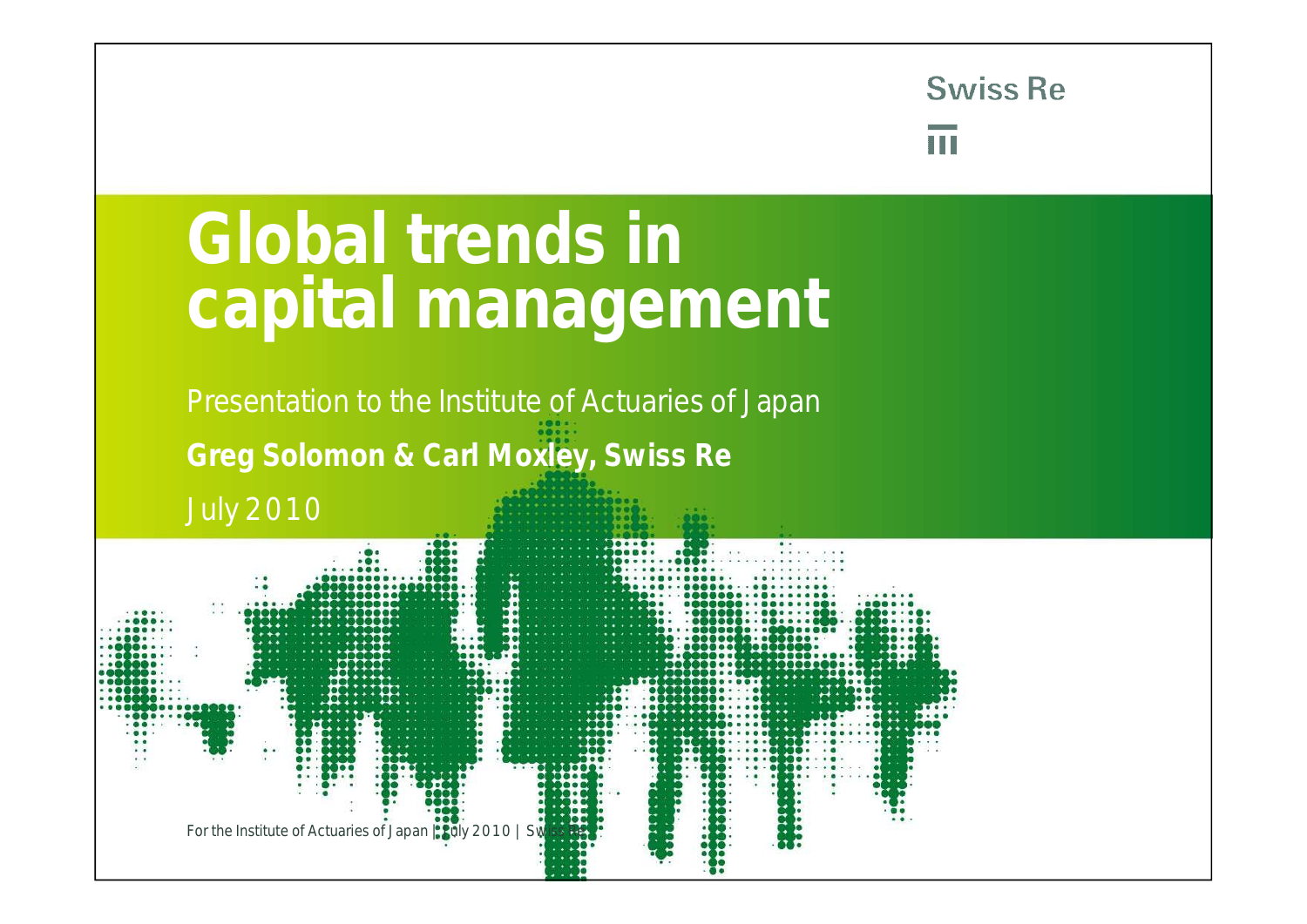### $\overline{\mathbf{m}}$

### **Contents**

- **Introduction**
- Determining capital requirements
- Demand for capital
- Solvency II
- Conclusions

For Institute of Actuaries of Japan | July 2010 | Swiss Re **2**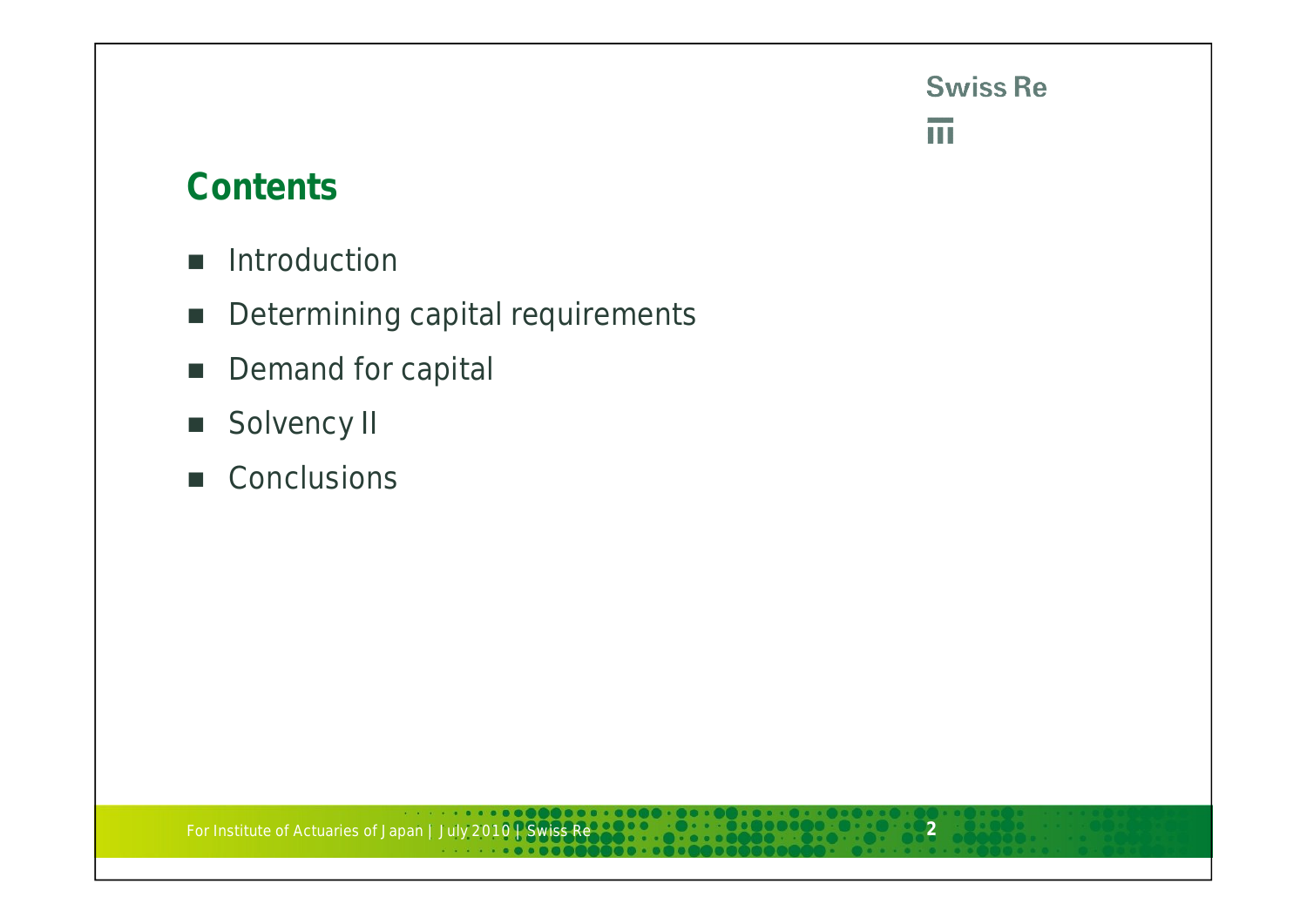$\overline{\mathbf{H}}$ 

### **Introduction Focus on capital**

- **NH** What is capital
- **Now is it needed**
- Recent capital-driven events
- Solvency II even outside Europe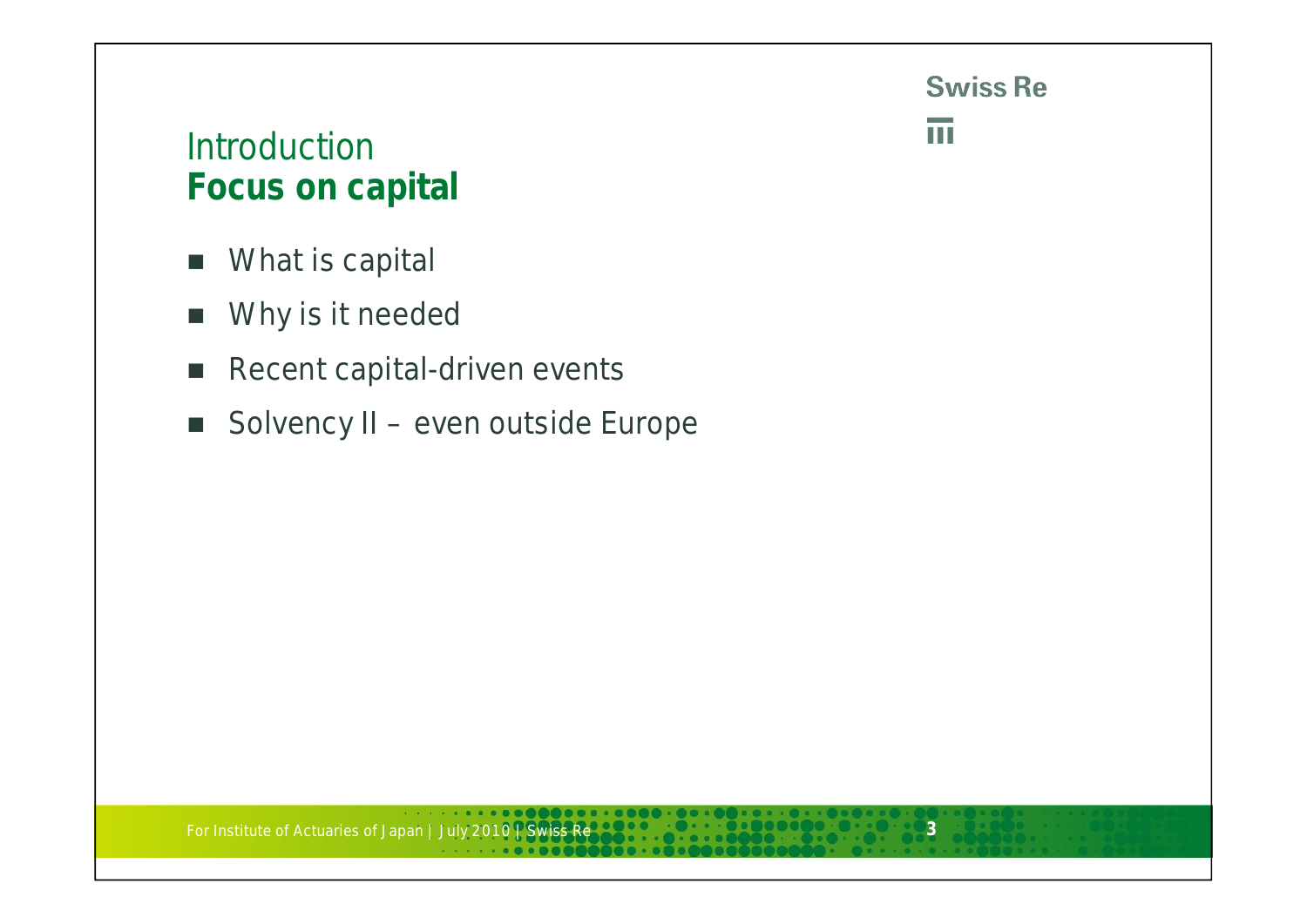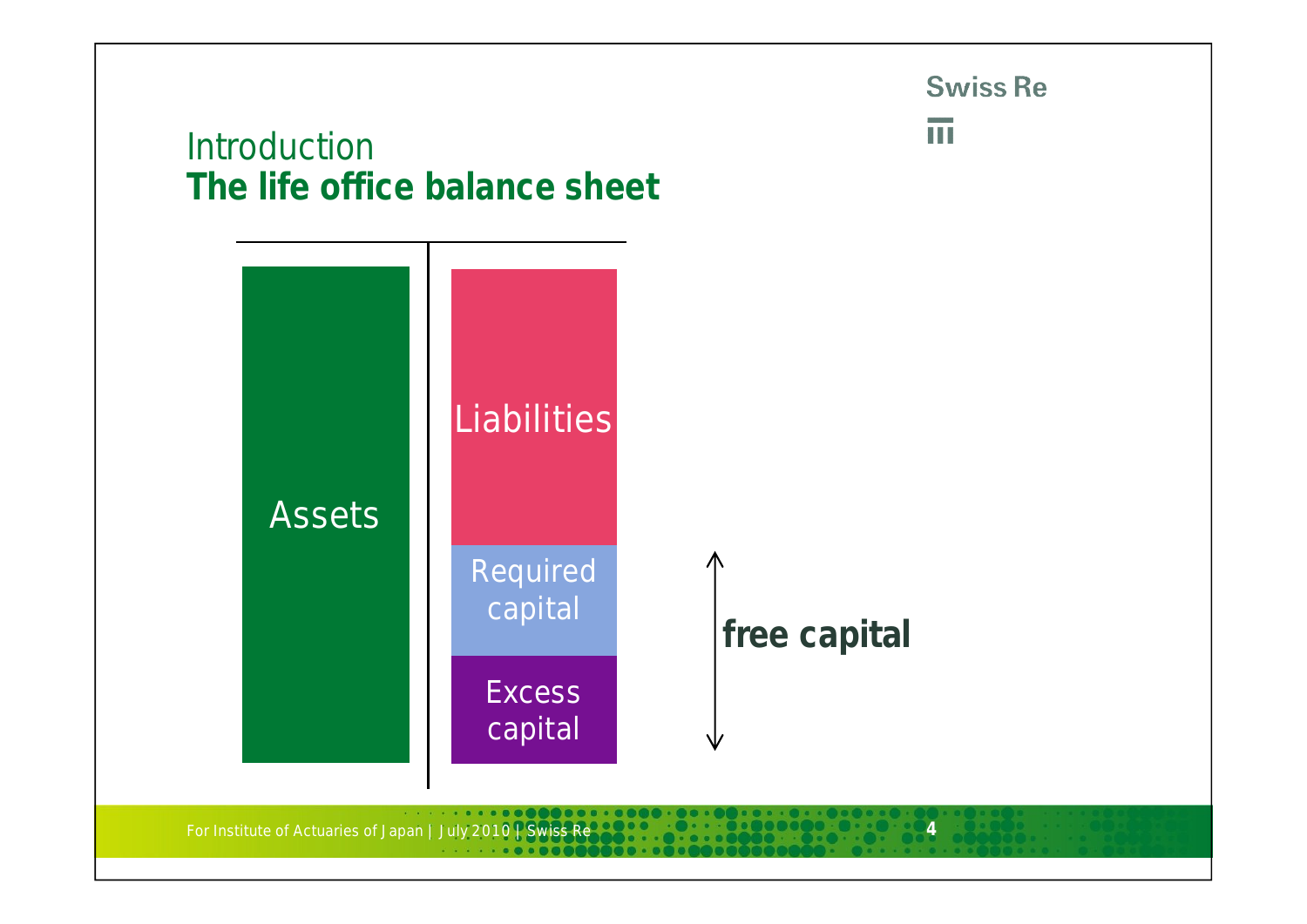

 $\overline{\mathbf{m}}$ 

# Demand for capital **Capital usage**

- New business strain
- **Published solvency**
- Capacity for M&A (aggressive & defensive)
- **Withstand adverse deviations**
- etc.

For Institute of Actuaries of Japan | July 2010 | Swiss Re **5**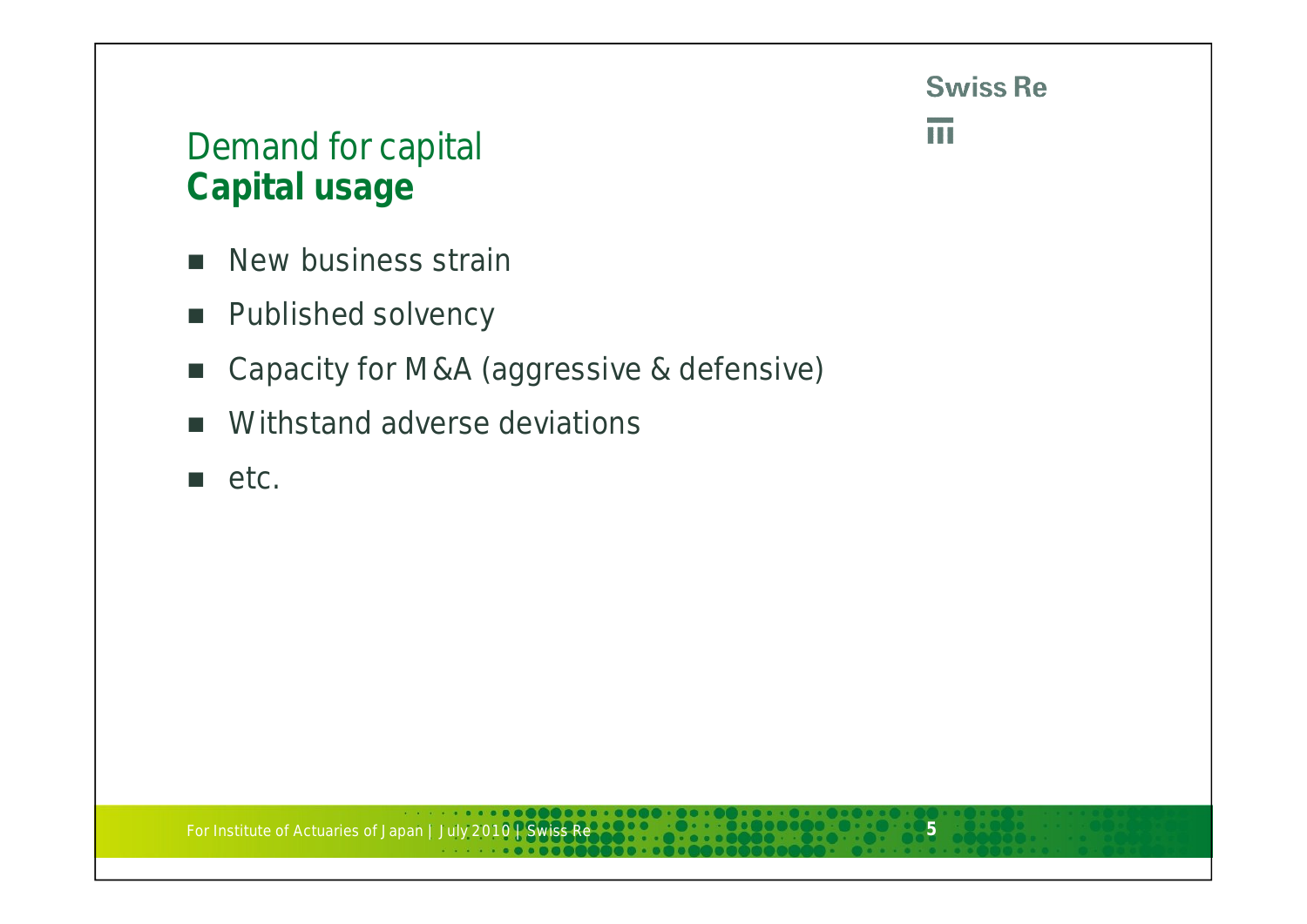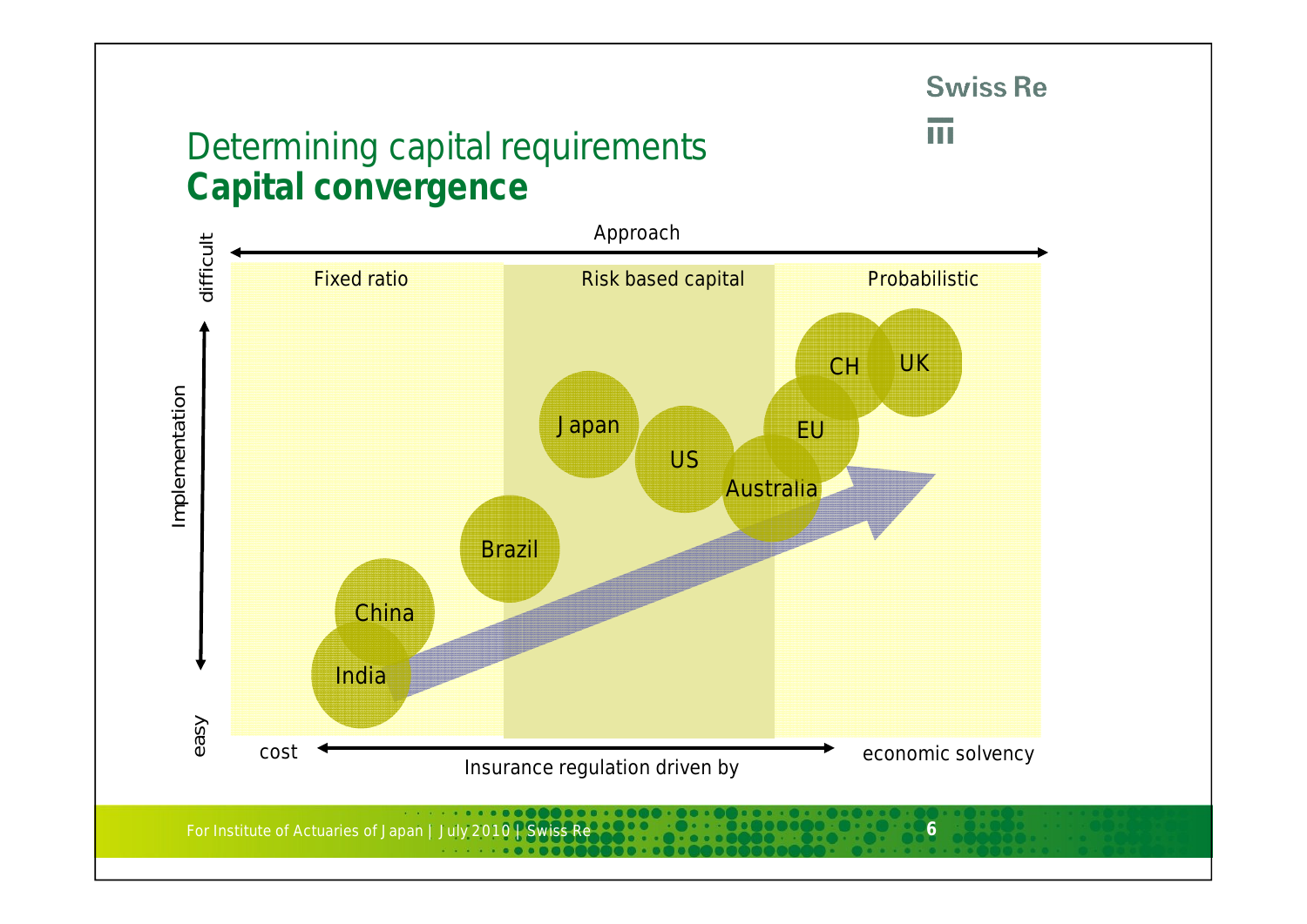m

# Determining capital requirements **Three different perspectives**

- Regulatory capital
	- measuring solvency
	- more conservative
- Ratings capital
	- S&P, Moody's, Fitch …
	- attempts to be realistic
- Risk capital
	- internally calculated
	- the most realistic?

For Institute of Actuaries of Japan | July 2010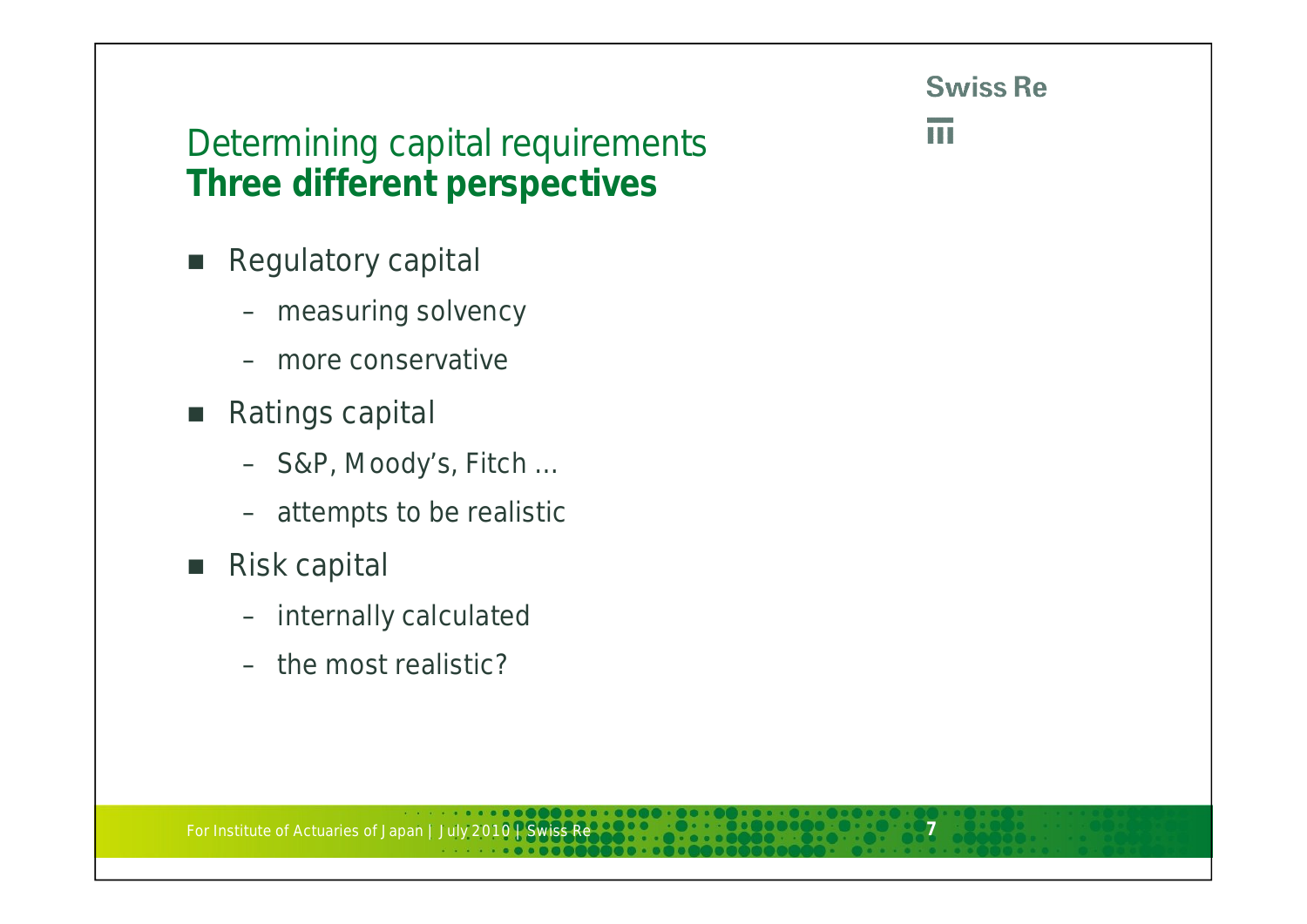TT

# Determining capital requirements **Using all three perspectives**

- The importance of each to the company
- Costing insurance products
	- maximum of (regulatory, ratings, risk)
	- average of (regulatory, ratings, risk)
	- most relevant of (regulatory, ratings, risk)
- Can make big difference to competitiveness of products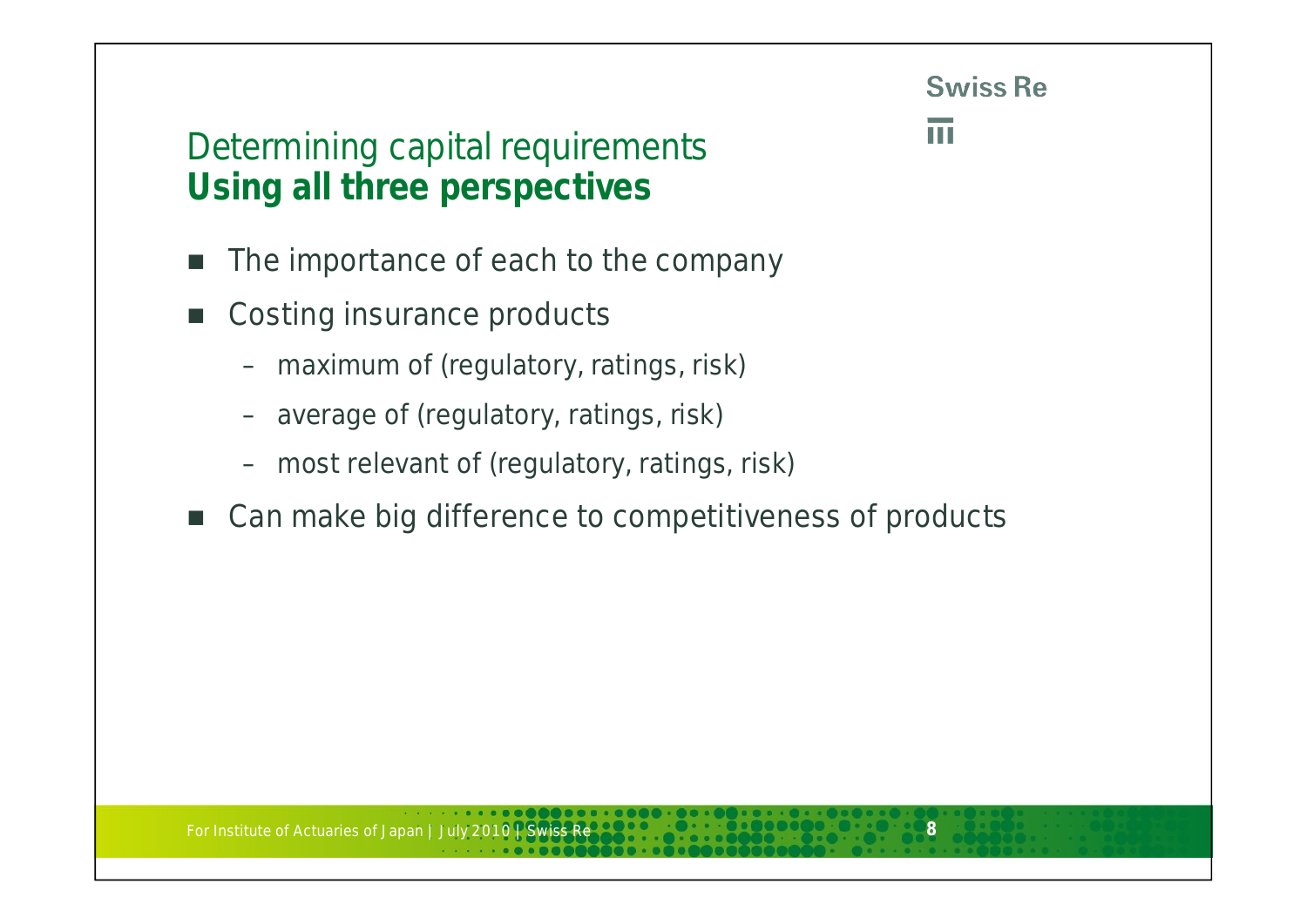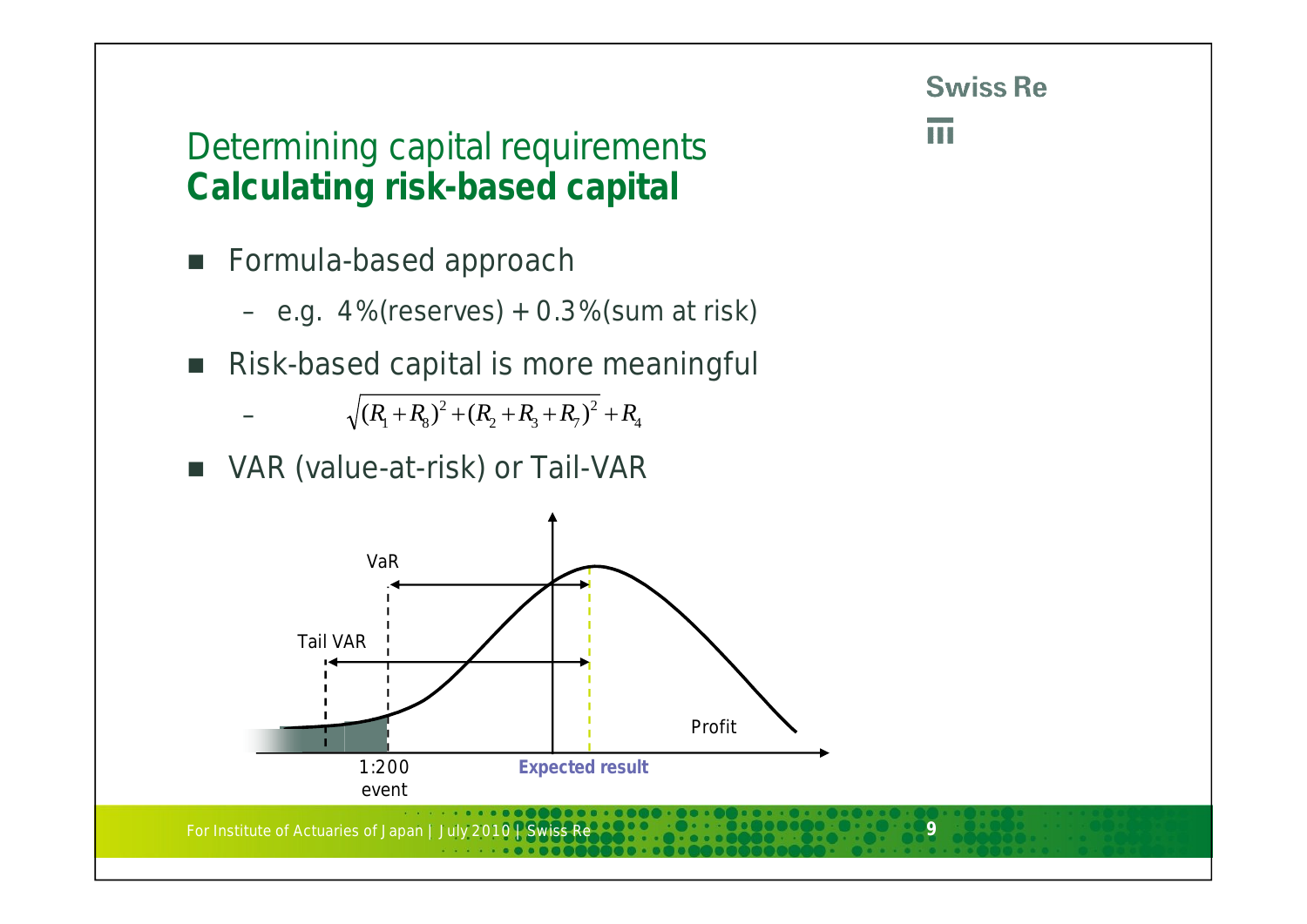m

# Demand for capital **2008/9 capital crisis**

- Lots of structured deals, reinsurance & banking
- Less capital-intensive products / withdraw products
- Close to new business
- Government intervention
- CP market dried up
- Ratings triggers
- Impact on CDS …

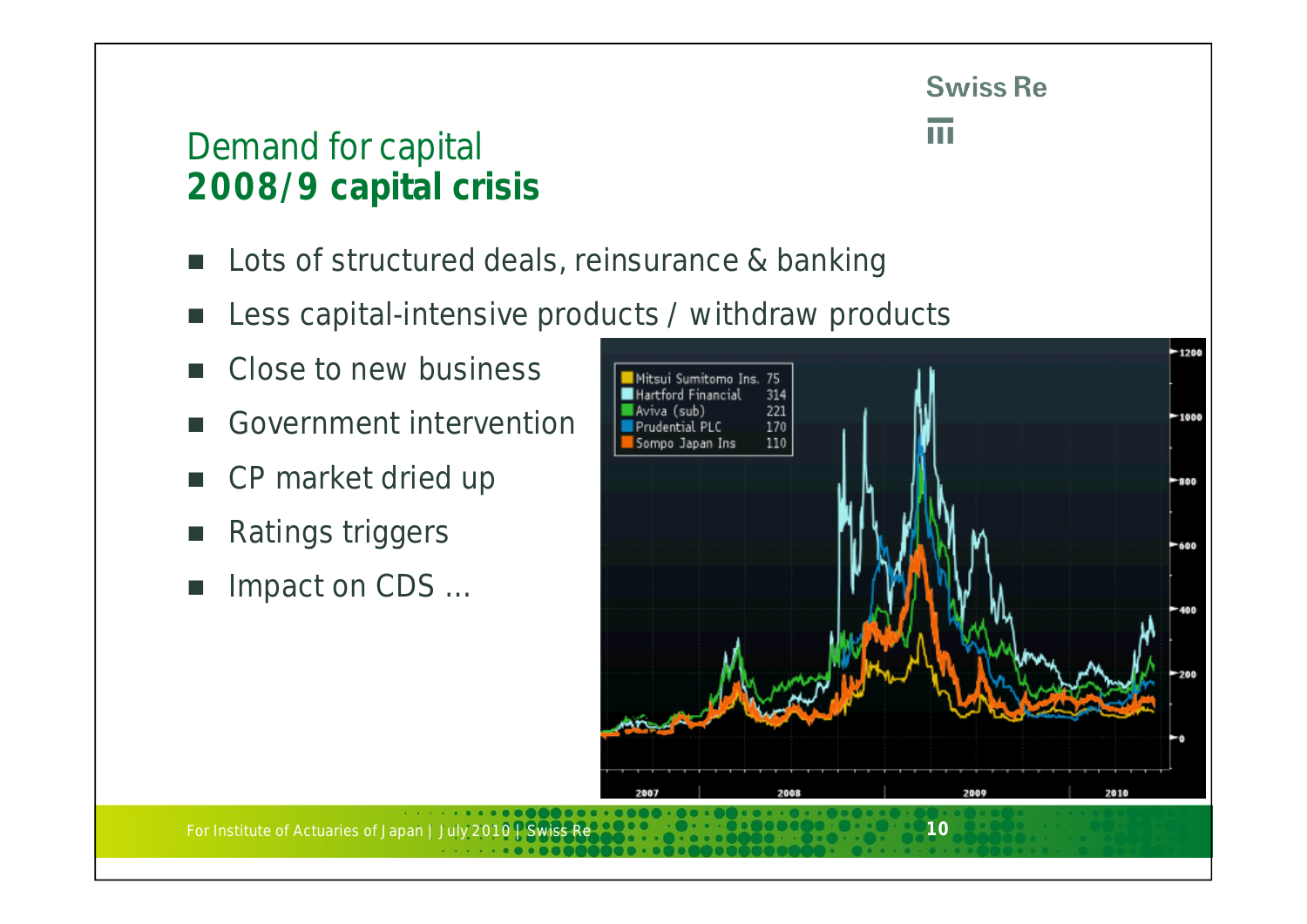H

# Demand for capital **Tools for providing capital**

- Government bail-outs
- **Equity / demutualisation**
- Sale of business / Admin Re $^{\circledR}$
- Insurance-linked securities
- **Financial reinsurance / new business financing**
- Debt / sub-debt / contingent loans
- Stop-loss covers (particularly for risk-based capital)
- Traditional quota share reinsurance
- Various hybrid solutions
- $e$ tc.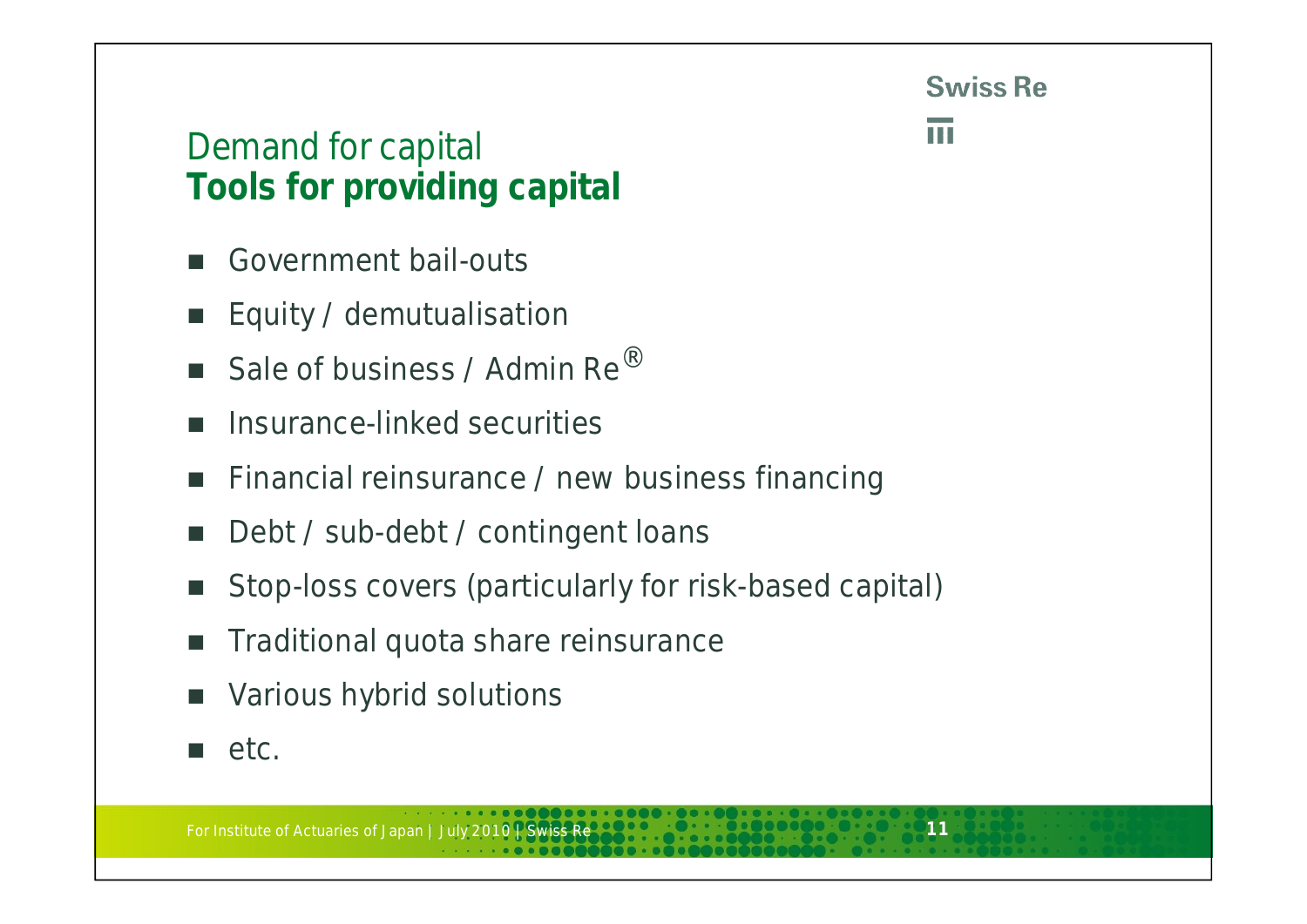m

## Demand for capital **Characteristics of insurance capital**

- Can impact on different 'perspectives' of capital
- Group capital
	- admissibility
	- fungibility
- **Liquidity / Duration**
- $\blacksquare$  Tier 1 -vs- Tier 2 -vs- Tier 3
- **Implementation** 
	- size & cost
	- time required

For Institute of Actuaries of Japan | July 2010 | Swiss Re **12**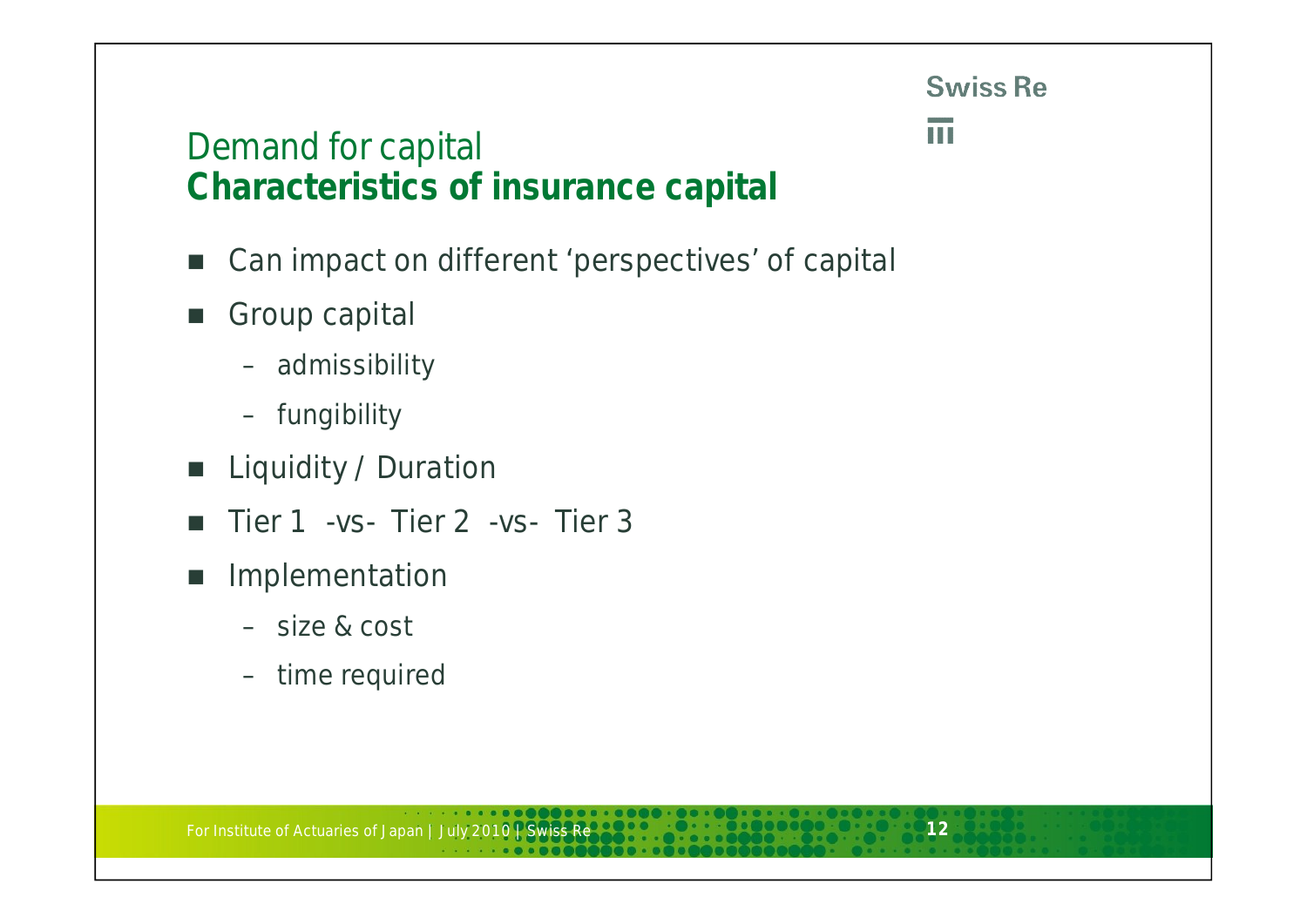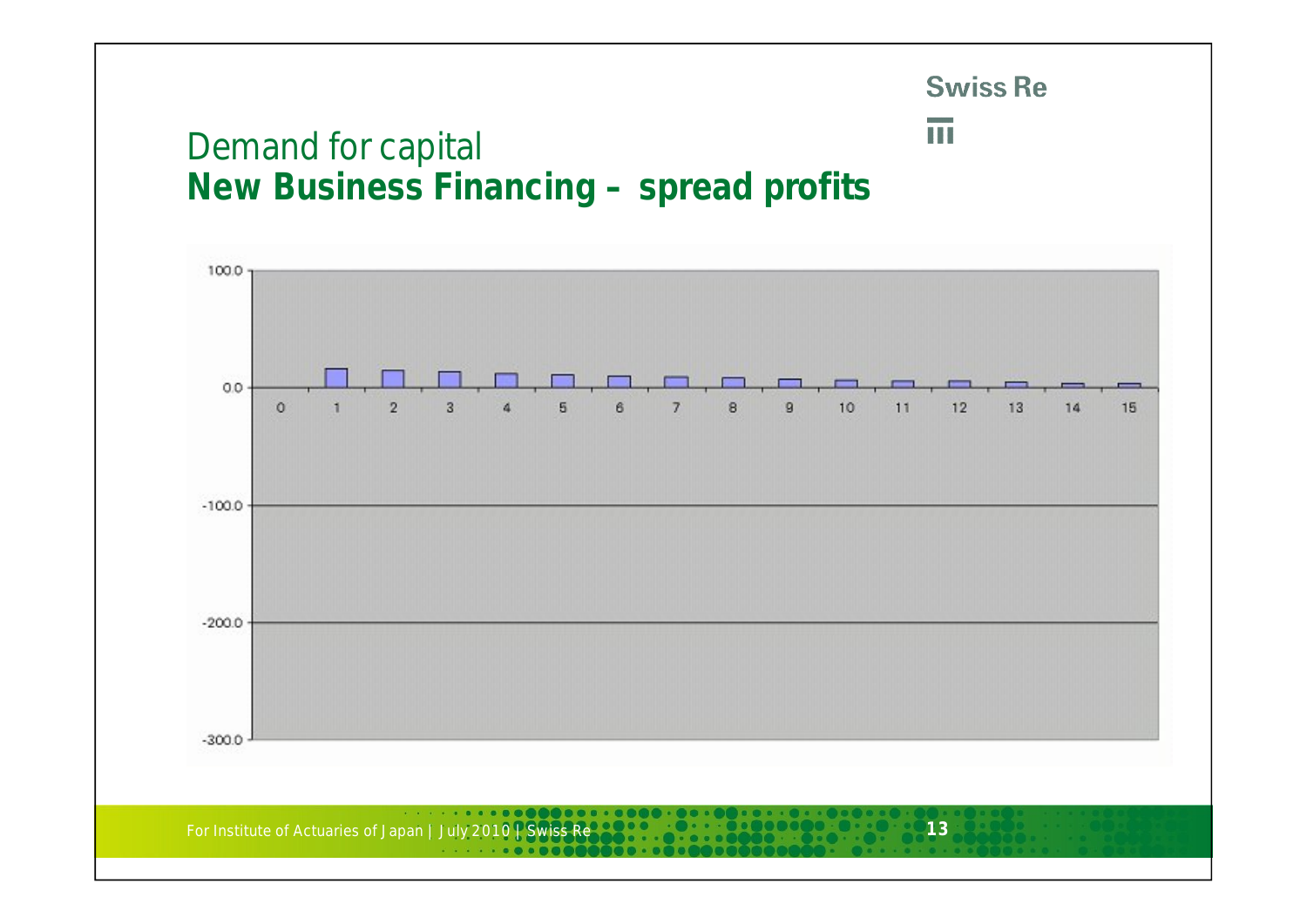# **Swiss Re**  $\overline{\mathbf{m}}$ Demand for capital **New Business Financing – regulatory profits**100.0

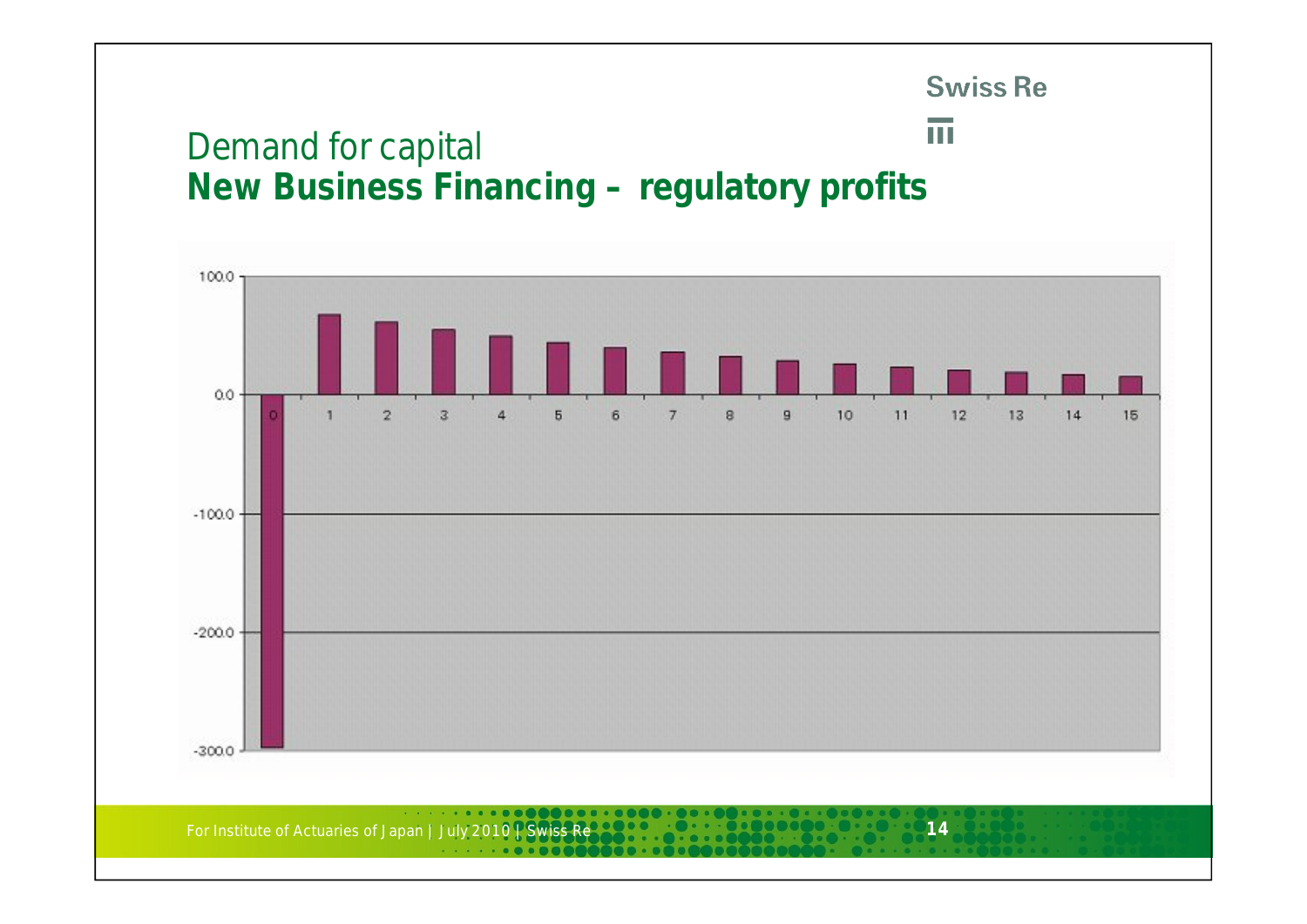### $\overline{\mathbf{u}}$ Demand for capital **New Business Financing – post-finance profits**



**Swiss Re**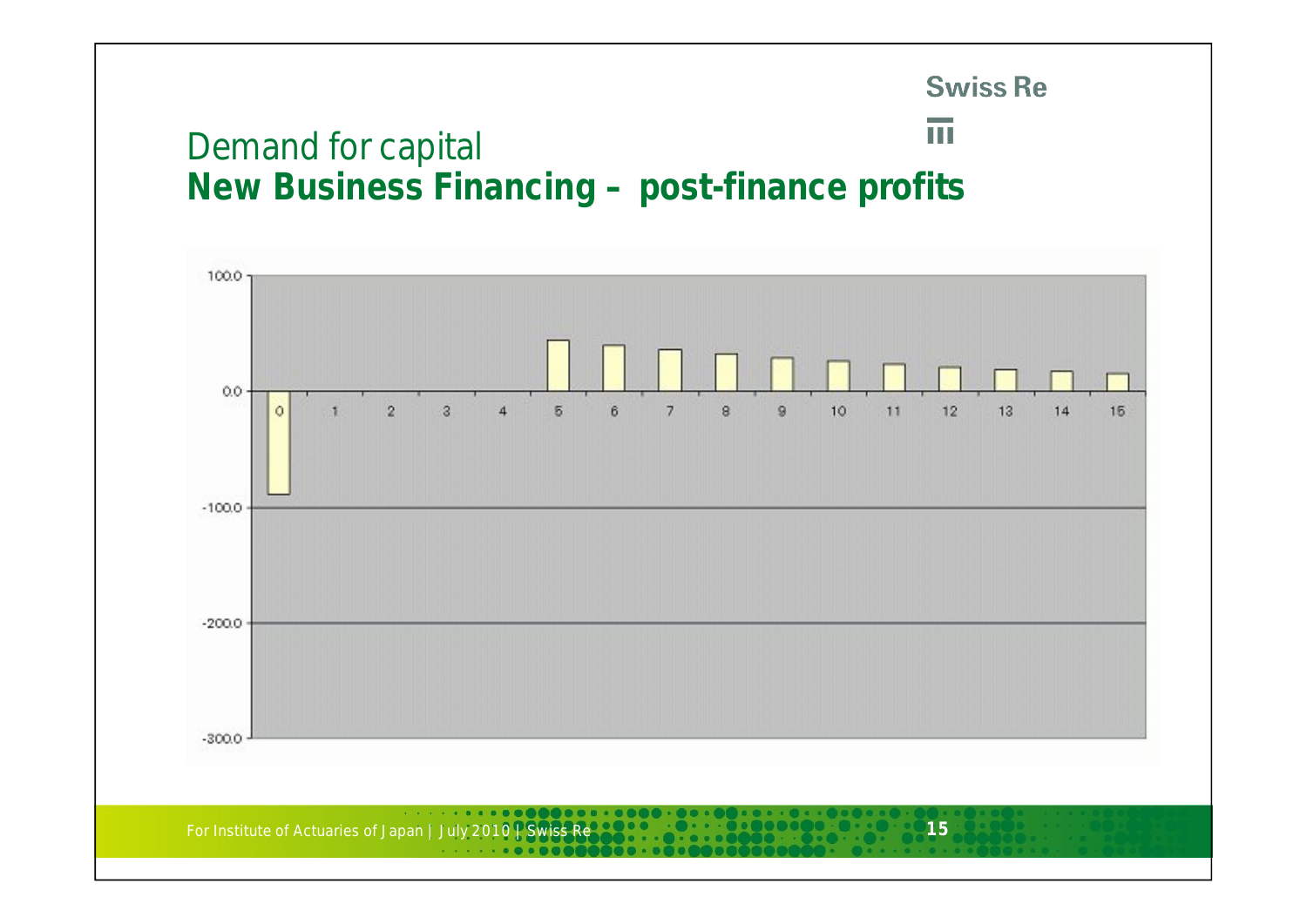TT

# Solvency II **Introduction**

- European scope
- **Timeline** 
	- started early 2000
	- implement 1 January 2013 (maybe)
	- consistent calibration and feedback process
- Economic principles, risk-based assessment of assets and liabilities
- **Full interaction of risk management and capital**
- Solvency II (as a concept) reaches Asia

For Institute of Actuaries of Japan | July 2010 | Swiss Re **166 | 166 | 166 | 166 | 166 | 166 | 166** | 166 | 16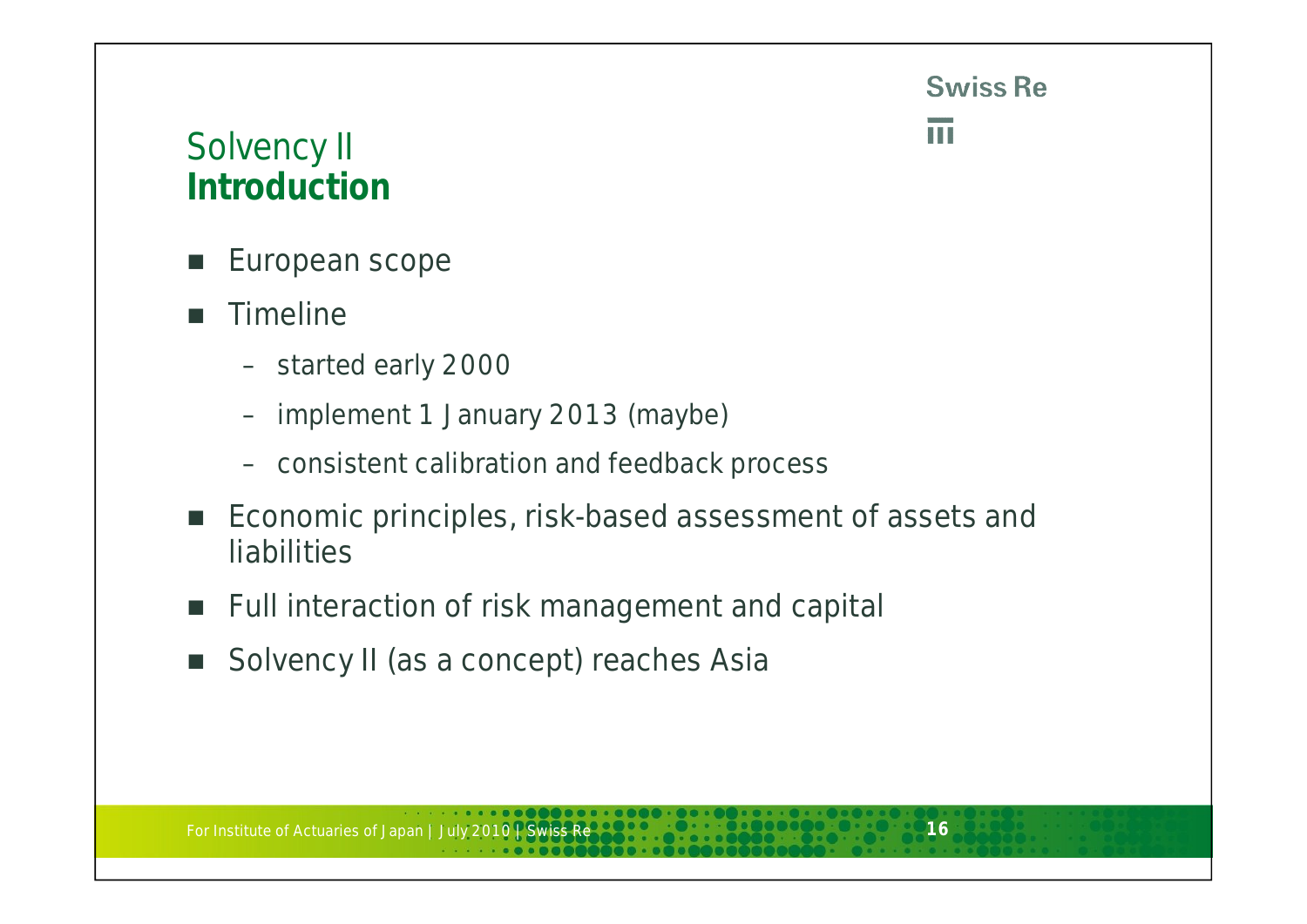# Solvency II **Aims**

- Enhance policyholder protection
- Better match to the true risks of an insurance company
- Consistency across financial institutions
- Principle-based but without undue complexity
- Assessment of an insurer's overall solvency situation
- Two-level approach to capital requirements
	- Solvency Capital Requirement (SCR)
	- Minimum Capital Requirement (MCR)
- Harmonise quantitative and qualitative supervisory methods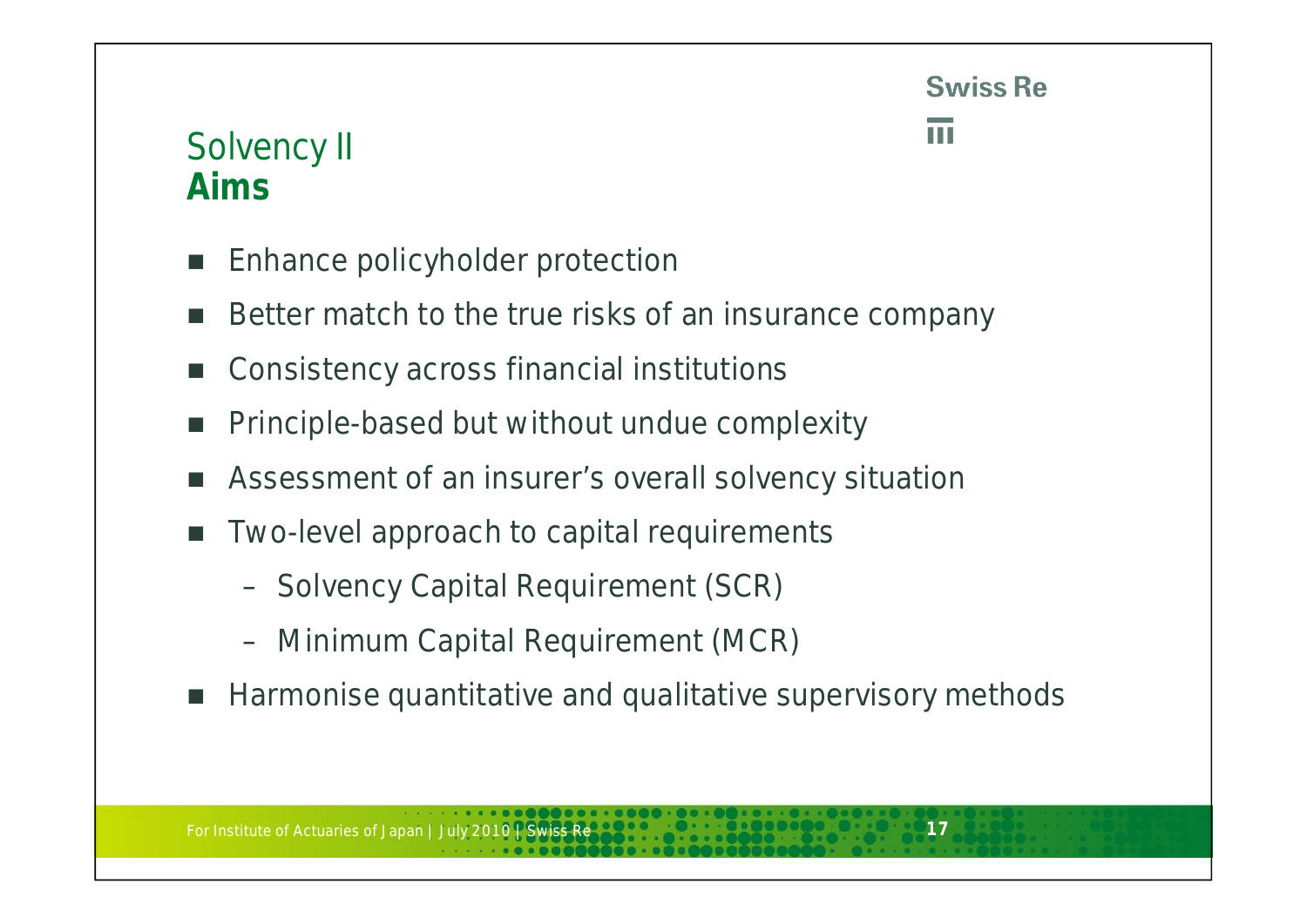# Solvency II **The three pillars**

**Swiss Re** 

### TT

#### **Pillar I Quantitative requirements**

- **Minimum capital requirement**
- Solvency capital requirement
- Standard approach
- Internal model
- Risk dependencies
- Risk mitigation
- **Technical provisions**



#### Corporate governance

- Internal control processes
- Risk management function
- Asset & liability management

#### ■ Supervisory review process

- Supervisory powers
- Safety measures
- Solvency control levels

**Pillar III Market discipline**

- Supervisory disclosure
- **Public disclosure**

For Institute of Actuaries of Japan | July 2010 | Swiss Re **1880 100 100 100 100 100 100 100 18**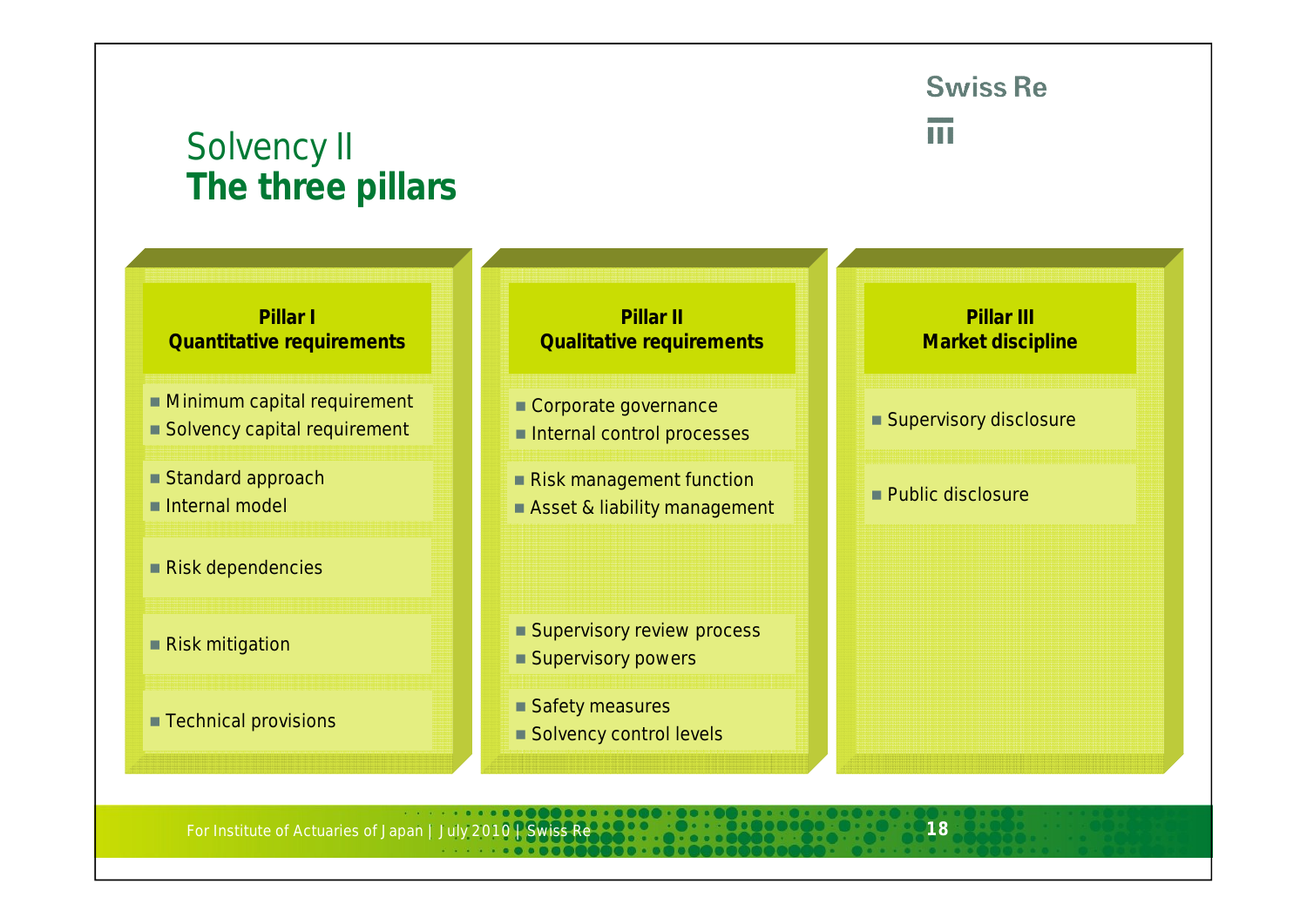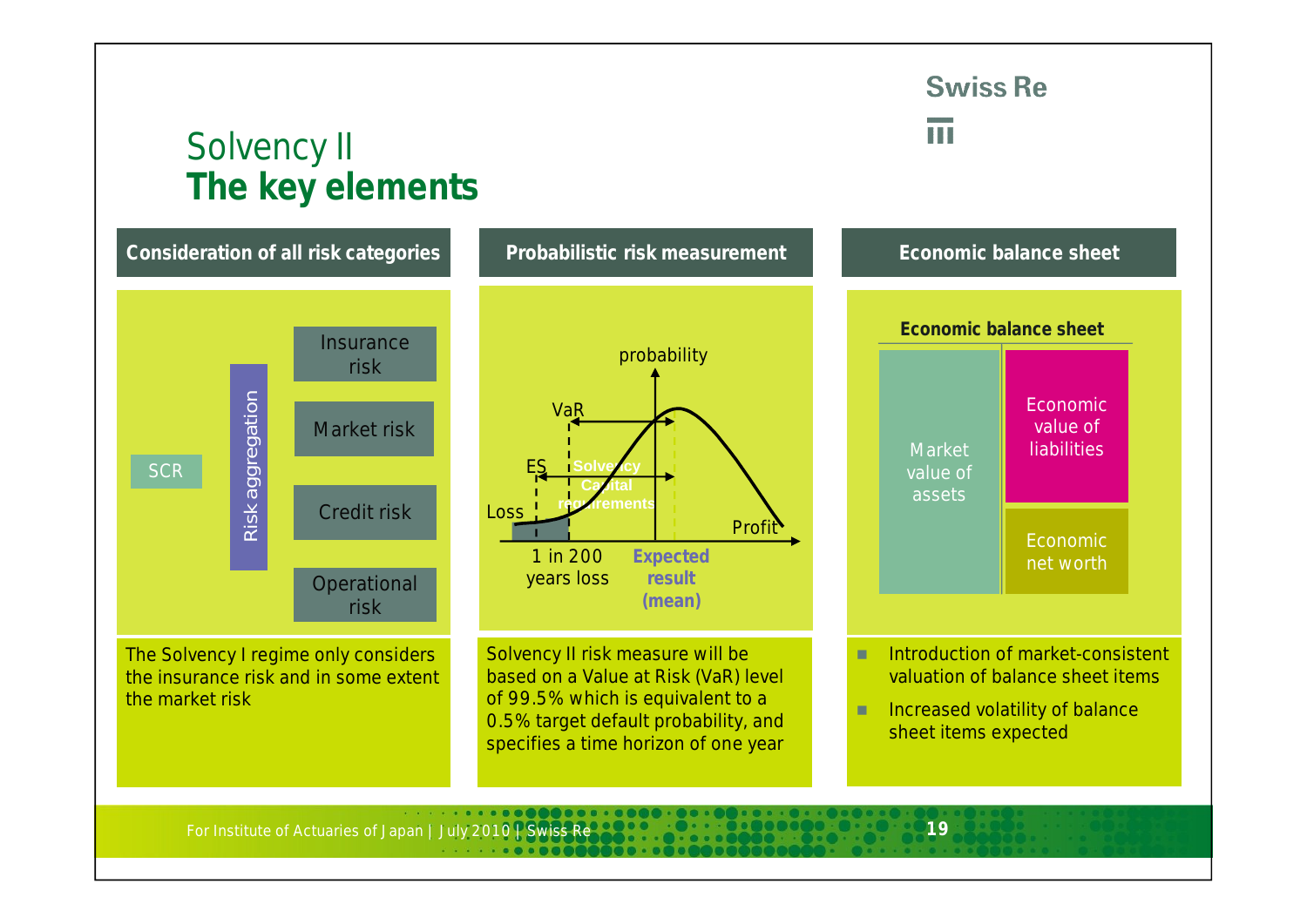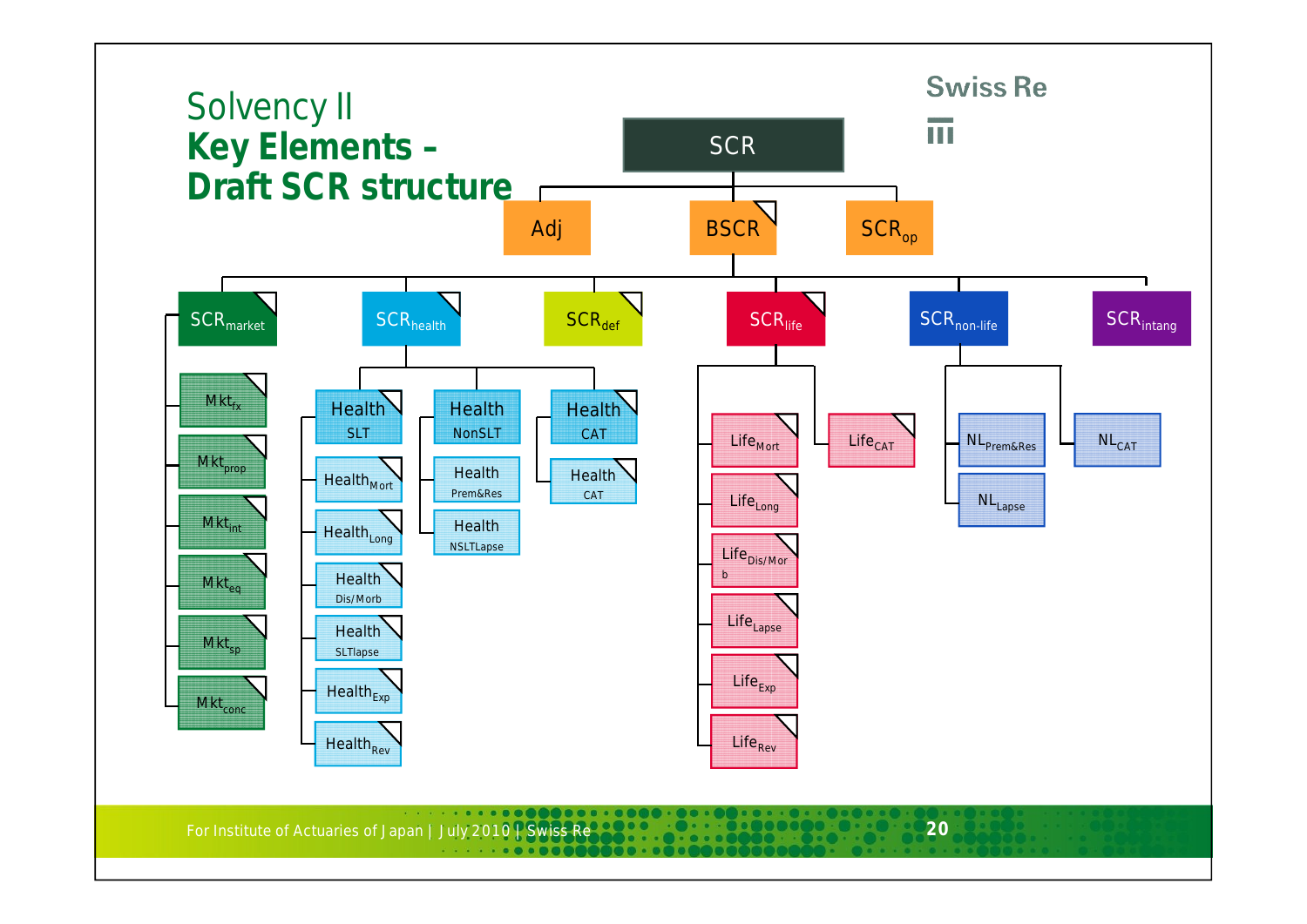m

# Solvency II **Technical considerations**

- 1:200 year capital coverage
- One year time horizon
- **Diversification**
- **Future profits as fully admissible Tier 1 capital?**
- **Annuity business/liquidity premium**
- Standard model -vs- internal
- Capital solutions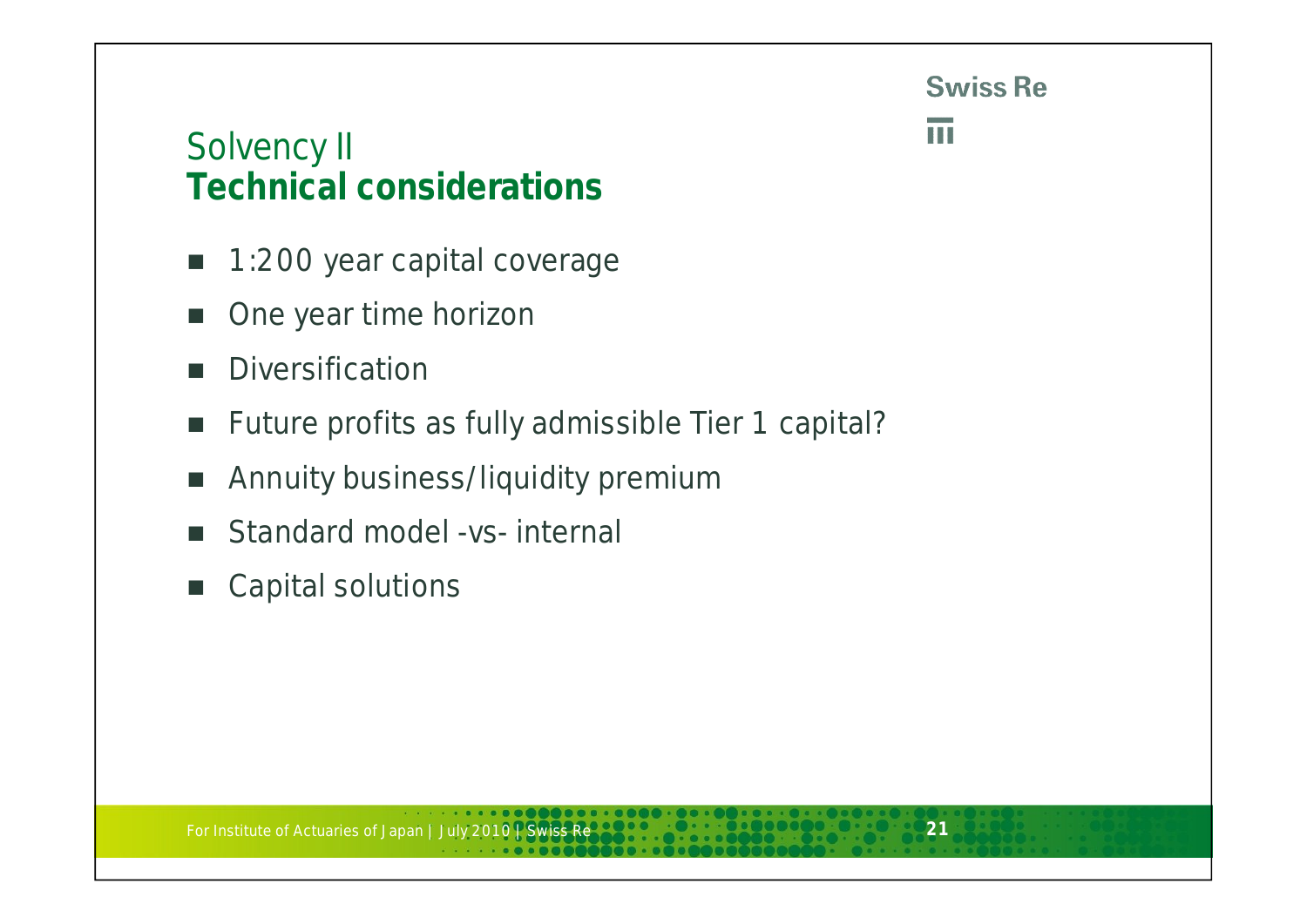$\blacksquare$ 

### **Conclusion**

- Capital is important: there are many reasons why a company manages its capital
- Which type of capital and when: their relative importance drives companies' decisions
- Global crisis further emphasised the importance of capital
- Europe is moving to a more realistic view of capital with clear interaction with risk management: Asia and other regions are expected to do similarly in due course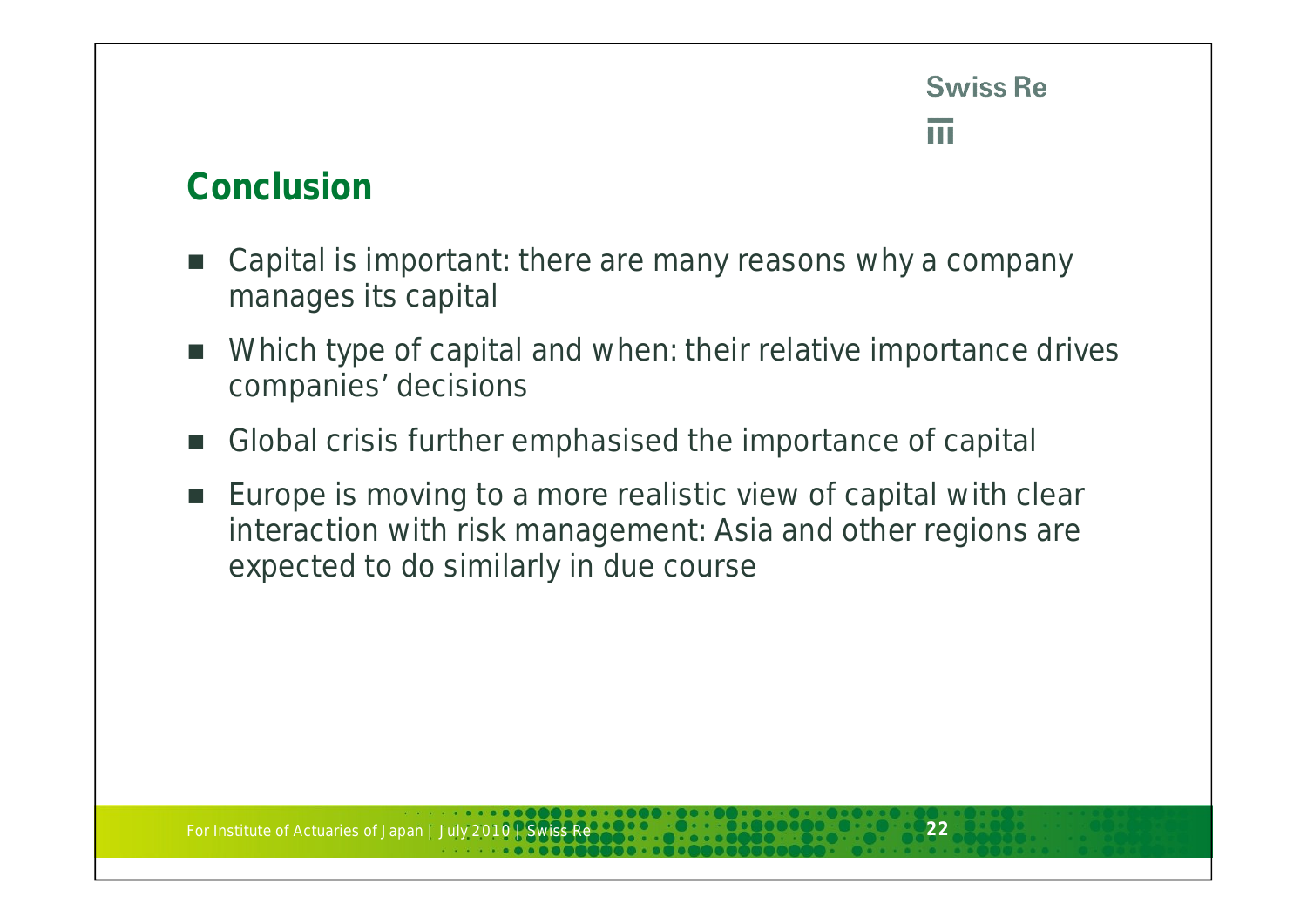

Thank you

 $-555550$   $-5555560$ 

### **Swiss Re**

H

# Greg\_Solomon@swissre.com Carl\_Moxley@swissre.com